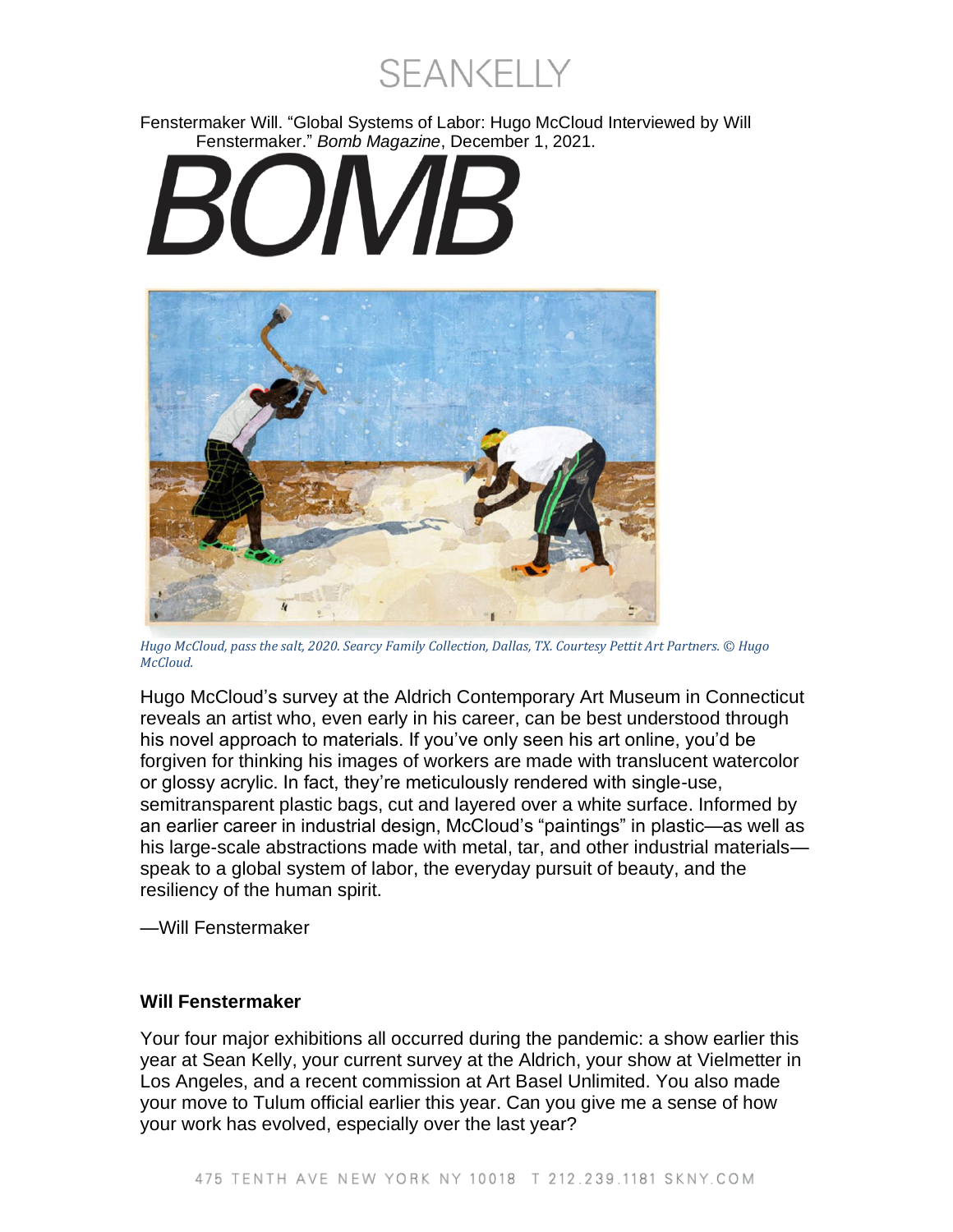**SEANKELLY** 

#### **Hugo McCloud**

I base a lot of my work on the idea that every moment has the ability to be beautiful in the right context. My very first paintings on metal came right after I went to South Africa and saw shanty houses built with a collage material. I thought if I could just cut out this wall and put it in a clean environment, those overlooked textures would become more pronounced and meaningful.

I started my plastic series doing abstraction, but I wasn't able to get the narrative out so I moved on to figuration. I went with very direct imagery. I use plastic as a tool to connect things that people deal with around the world. I also use it as a traveling tool, because it's something I can collect from different environments. My first works were based on photos that I shot here in Mexico and a bunch of images I took of men in India pushing carts.

Before the pandemic, I was going to do the Art Basel Unlimited piece on the migrant situation. I was trying to get to a port in Malta where a lot of migrants from Africa land in order to get a firsthand understanding of their situation. Then COVID hit. All my shows were postponed. When Basel finally announced that it was going to return, I submitted a different topic because of my inability to travel.

The piece is titled *The Burden of Man: waiting to breathe* (2021). One of the things about COVID that really struck me was all of these different countries with long lines of people waiting to get their oxygen tanks refilled and all of these black-market oxygen providers or different types of corruption.

#### **WF**

What does the work depict?

#### **HM**

The piece has images of a wall of oxygen tanks—I moved to Mexico during the Trump era—and the trees in the background represent the idea that oxygen is free. There are lines spaced exactly six feet apart. Despite COVID, migration is still going on; people are still making these journeys. So I overlaid the work with this semiabstract, filleted map of the Middle East and Africa depicting the migration routes that people follow into Europe. It gives it a sense that despite the global pandemic these issues continue.

Working with direct imagery has given me the opportunity to really understand the nature of the material—how something that's not liquid can convey figures or shadows. I've been looking at artists like Hurvin Anderson and Peter Doig for how they capture fluidity. Unlike my metal works, which are very action oriented, when I make these works I'm standing still. My brain is moving faster than my body. If I'm not thinking about it properly, then an hour making one banana after another can seem like forever. But if I'm also remembering an experience, it gives me so much more energy to push forward.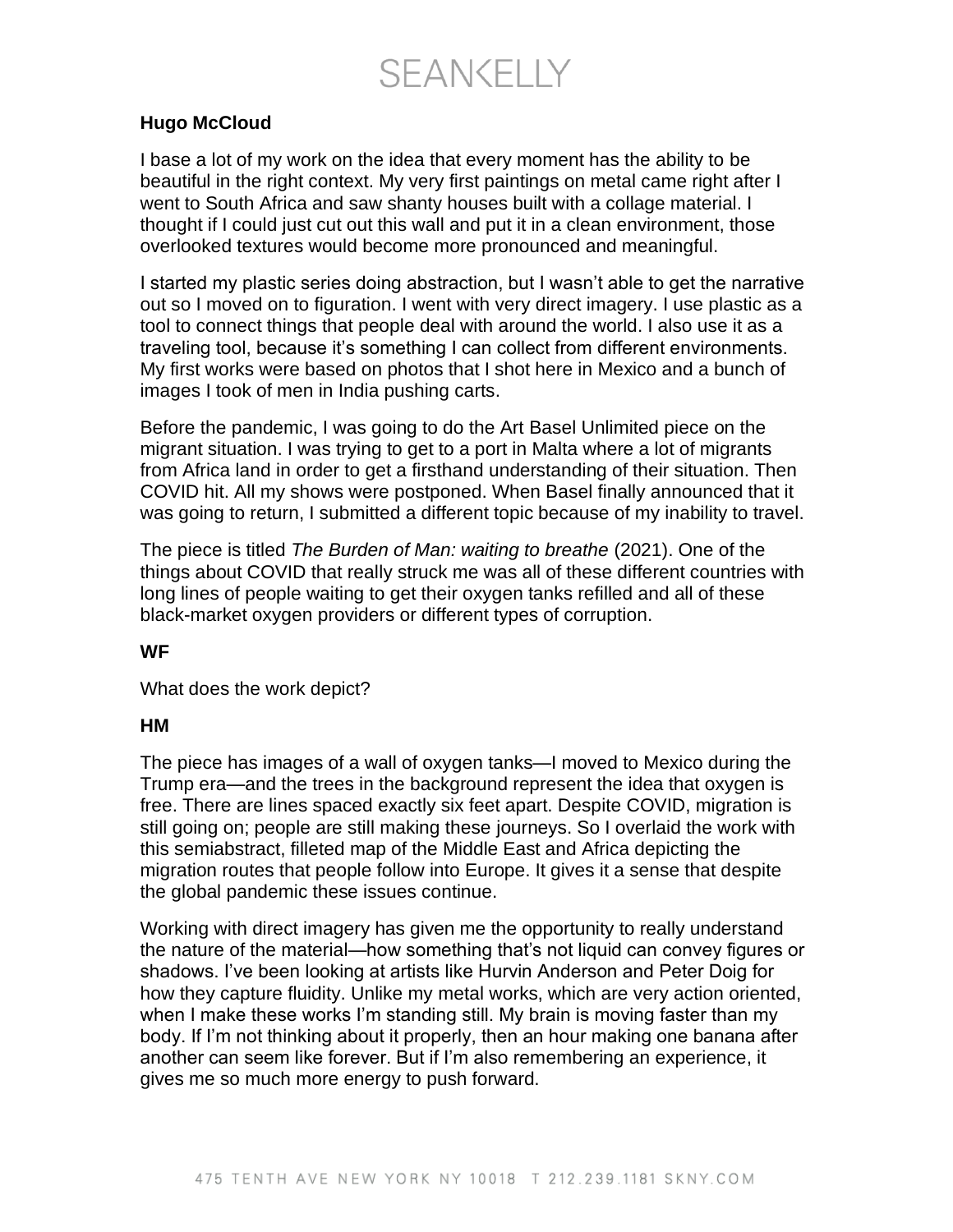# SEANKELLY



*Hugo McCloud, 5 on #7, 2019. Collection of Beth Rudin DeWoody. © Hugo McCloud.*

## **WF**

Does this idea of beauty in context also inform the images of potted plants and flowers that you've been making recently? Many of the flowers are drooping and decaying.

# **HM**

Yeah. The current show at Vielmetter has a small series of those and a couple larger works. That imagery has always been a part of my life. My mother's side of the family is from Vienna. My grandfather was in a holding camp. My great aunt was married to the Italian painter Michele Cascella, and my mother is a landscape designer and also had a store with a florist. Their house in Menlo Park is filled with Impressionist works of flowers and the piazzas in Vienna. My flower works started as something I could focus on for three or four hours, a way to shed light on something beautiful every day during the pandemic. They became little daily journals.

## **WF**

It's interesting you mention these moments of beauty after the war, because I was thinking about your work in relation to Alberto Burri and Arte Povera. Burri also made abstractions out of industrial materials widely available in postwar Italy, such as the burlap sacks used to distribute food aid. He worked on a national level, creating an aesthetics of austerity that represented a specific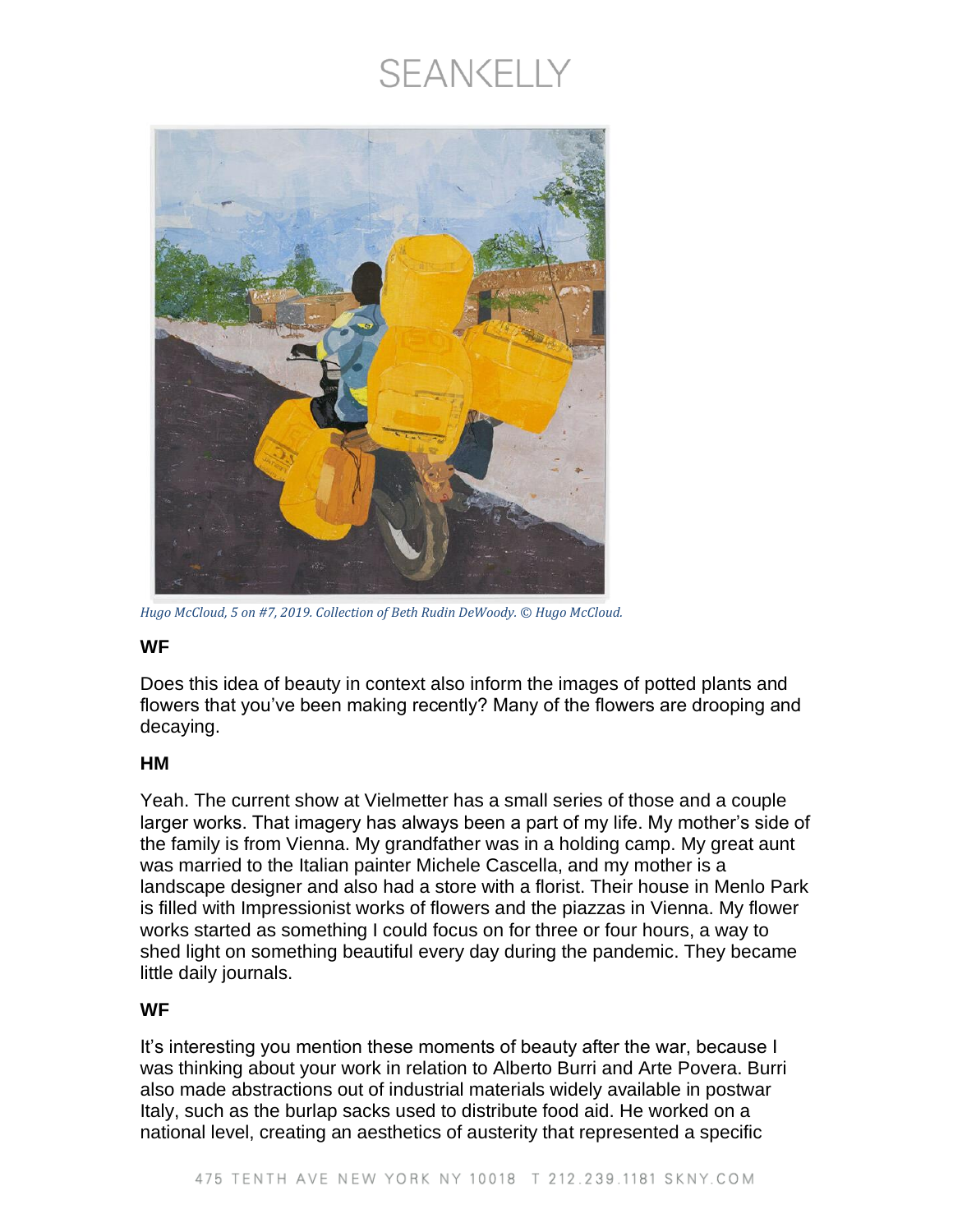SEANKELLY

period of trauma, whereas you work on a more global scale. Are you drawn to materials because they express something poetic about our age?

#### **HM**

When I began working with plastic, I was interested in the limitations of the material. What are its possibilities and capabilities? And then it became something else. A plastic bag with branding from a store in New York City could jump by plane to China where somebody else picks it up, and it takes on a new meaning. I made a work depicting migrant boats using plastic bags that had Arabic on them. There's something interesting about that transfer of material. It's about connecting people. There's something personal about it, and, on the other hand, it's just a simple idea that something so light and meaningless can last forever.

I try to use materials that are like that. A lot of the copper in my first paintings came from leftover scraps from my design projects. Also the tar paper came from roofs in New York City. These materials are part of everybody's day-to-day life, but no one looks at them as artistic material. At the same time, when somebody from New York sees one of those tar-paper paintings, they might remember being at a barbecue on a rooftop or something like that.



*Hugo McCloud, immaterial sections, 2018. Private Collection. © Hugo McCloud.*

#### **WF**

In a video accompanying your exhibition at Sean Kelly, you said, "I'm creating portraiture, but I'm also creating a subject that doesn't have time to stand still." I thought that was interesting because of the aristocratic lineage of many portraiture traditions: the first people to have their portraits made had all the time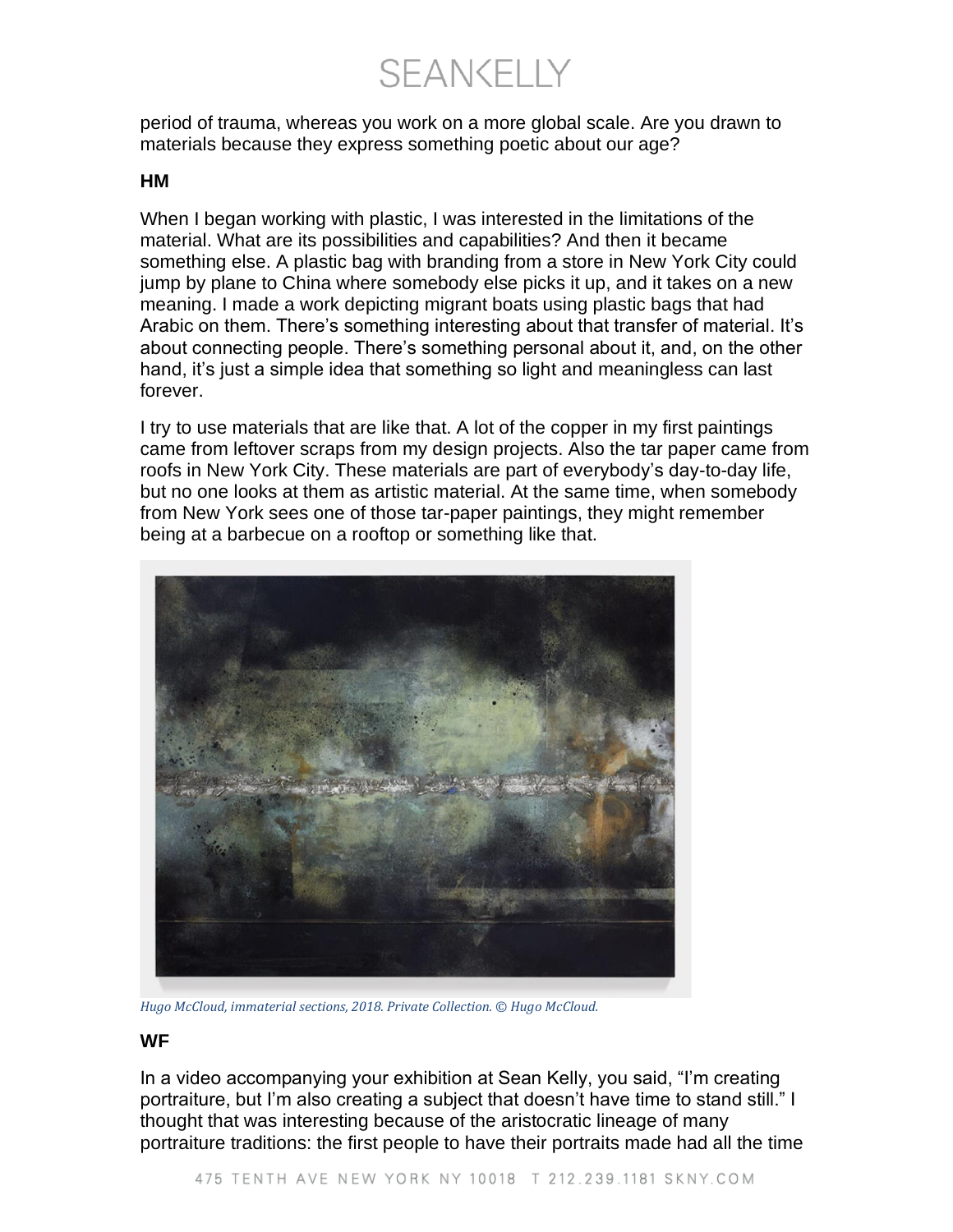**SEANKELLY** 

in the world to stand still. Of course you're not the first artist to challenge that, but I think the way you inflect it with material exploration is uniquely interesting. How does your understanding of your materials influence the way you approach human subjects?

#### **HM**

Well, the reason I said that is because I'm not so much interested in the actual person. I'm interested in the person's action and their willingness to push. The idea of making somebody who's doing uncomfortable, labor-intensive work pose for my documentation is weird to me.

#### **WF**

So it's more about labor than laborers. How about for you? How labor intensive is it to make these plastic works?

#### **HM**

Before I started doing these larger and more intricate plastic pieces, I thought it was going to be a much more relaxed and less physical practice than my metal paintings. But let me tell you, to be bent over that long is very taxing on your body. You can't raise the table, and you can't put the painting vertical; it has to be low enough that you can get in the middle of it. It requires an extreme amount of concentration to trace the images onto the panels and construct it piece by piece. The plastic has to fit exactly on the line that you draw, so you have to cut each piece with a razor. And when you apply heat, the plastic starts to shrink. It's like running a welding line all the way down a piece of metal. If you try to go straight down the line, your metal is going to move.

I came into the art world from a very untraditional background. Since I didn't go to school and all those things, I started with the materials that I understood from my career as a wood and metal fabricator. I found a way to use these materials, but I'm still struggling and striving to get better and better, to refine my technique.